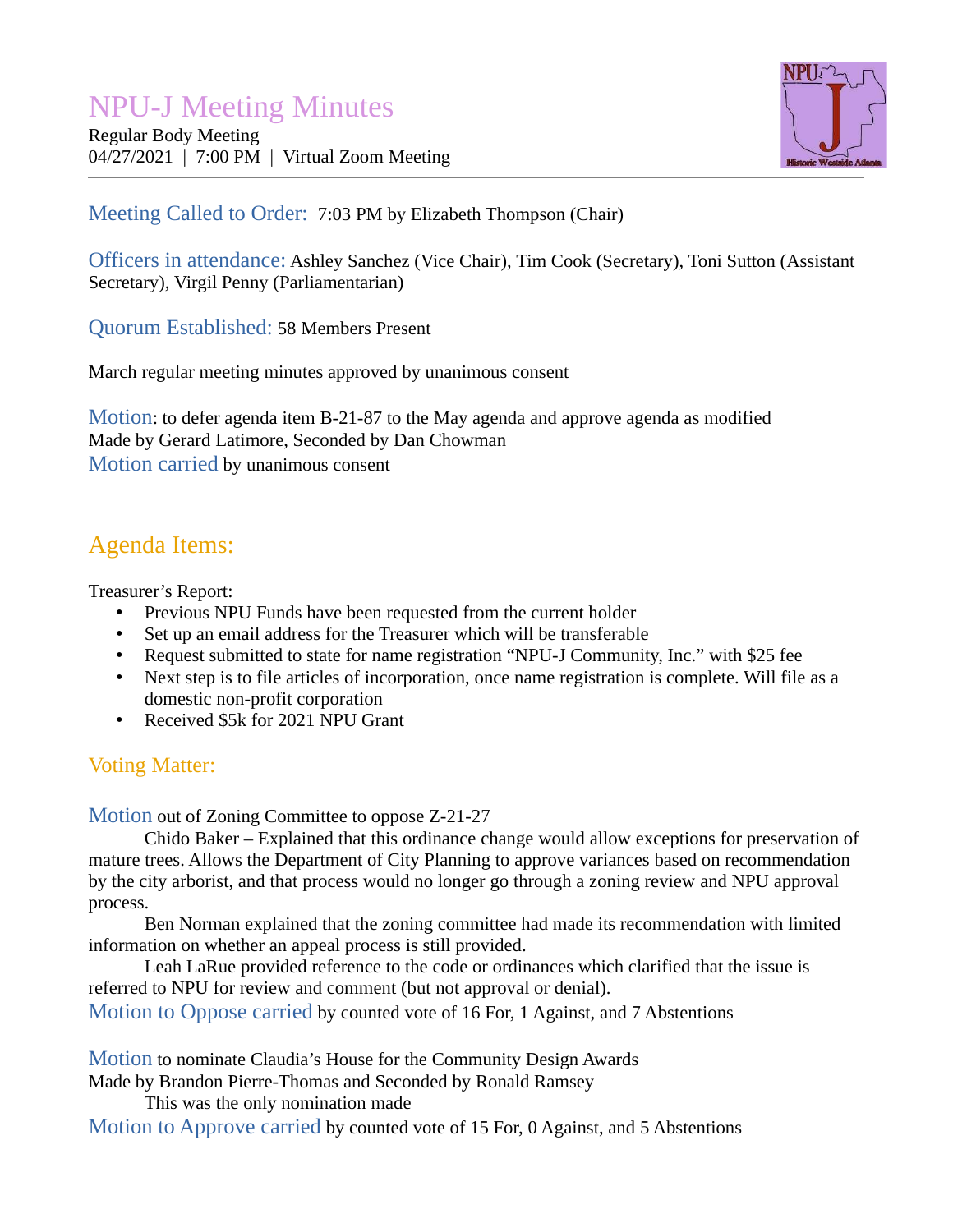## Presentations/Announcements:

Atlanta Police Department Zone 1: Jill Word - Zone 1 Inspector (*[jword@atlantaga.gov](mailto:jword@atlantaga.gov)*) and  $(zone1\textrm{precinct}(\n $\omega$ gmail.com) Cell # 470-462-9035$ 

Clean Car Campaign – prevent theft, keep your cars cleaned out, don't leave them running. Coffee With a Cop upcoming dates, contact Jill Word if interested:

• Thursday, May 6th, 2021 (10-11:30am) @ 790 Huff Rd.

Officer Zigite – Crime Rates in zone 1

Crime is still going down. Main issue still car break-ins. Two homicides in last month, however.

Atlanta Fire Rescue: No Representative

Code Enforcement: Officer Parham, Cell: 404-295-6045, [tparham@atlantaga.gov](mailto:tparham@atlantaga.gov) Court cases are happening. Please text her about any properties.

Request from the community to create an electronic/generated list of all code enforcement actions in the NPU. Communities need to be able to track and follow up on these.

Public Works Solid Waste Education & Enforcement Team (SWEET): Officer Francis

contact info: 404.330.6236

Please recycle correctly. Waste Crews finding a lot of garbage in recycling bins. Please visit Atlanta's solid waste site for information.

Covid-19 temporary solid waste collection service, recycling and yard waste will be collected on alternating weeks. Unsure of end date.

#### Department of Customer Service (ATL311) : Shantre LittleJohn

New system on the web portal. Can create an account to let you track status of all your service requests and pay your water bill.

Mercedes-Benz Stadium Vaccination site – can schedule appointments and transportation through 311. Report municipal issues by dialing 311 or using the ATL311 app, visit atl311.com, or [atl311@atlantaga.gov](mailto:atl311@atlantaga.gov)

Request from Councilmember Brown to see if 311 can provide NPUs/neighborhoods the type of community-wide information that was also requested from Code Enforcement (Officer Parham).

City Solicitor: Kierra Potter, Assistant Solicitor, [Kpotter@atlantaga.gov](mailto:Kpotter@atlantaga.gov), 470-421-2812 If you missed a court date, contact her. Diversion program: if you have a ticket that is screened for diversion, contact them to get it dismissed.

Will provide feedback to the housing court about the concerns brought up here around code enforcement transparency

Department of Parks, Grove Park Rec Center: Cokithia Brown, 470-426-7240 [cahilliard@atlantaga.gov](mailto:cahilliard@atlantaga.gov) Limited space for on-campus summer camp ages 5-12. Please reach out.

Department of Cultural Affairs: Emily Fisher, EAFisher@Atlantaga.gov Working on 3 art projects on/at the new fire station 36. Looking for community members to participate in 3 virtual meetings to review and select art work for installation.

Councilmember Hillis' Office: Alan Holmes, 404-330-6044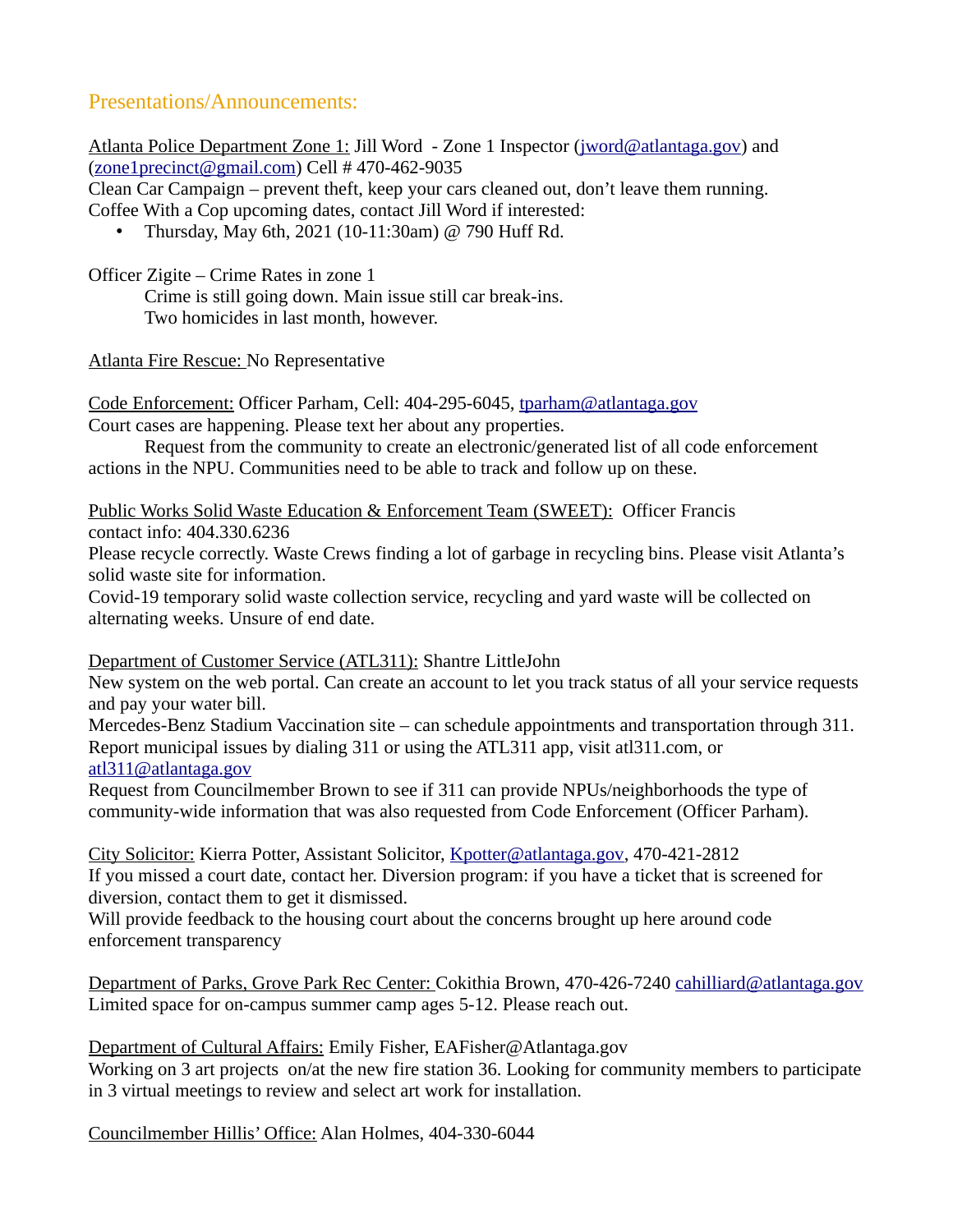Covid Vaccine event at Springfield, May 6<sup>th</sup> 10:30-4:30. 1730 Hollywood Rd NW Addressed code enforcement issues, said they are continuing to figure out how to hold developers accountable.

Councilmember Brown's office: Vonda Malbrough, [ymalbrough@atlantaga.gov](mailto:ymalbrough@atlantaga.gov) or 470-829-4456 District 3 farm at Booker T. Washington HS ribbon ceremony on May  $8<sup>th</sup>$ Brown's office started a board "Blight Free Advisory Board (BFAB)" right before the pandemic that was intended to address landlords who were sitting on blighted property. Will make sure Liz has the information on who is represented on the board from NPU-J, and when the meetings are.

Fulton County Commissioner Hall's Office: Anita Harris, Director of Legislative and Community Affairs for Fulton County District 4, 404.312.6222 or [Anita.Harris@fultoncountyga.gov](mailto:Anita.Harris@fultoncountyga.gov) County is phasing into reopening – May  $1<sup>st</sup>$  the Libraries will now be open 2 days a week 10am-6pm June 1<sup>st</sup> the libraries will be on normal schedule. And July 12<sup>th</sup> will see senior and art facilities open. Commissioners will also begin in Person in May, but public comment can still be made electronically.

Office of Senator Horacena Tate: Sherry Williams District 38 Liason, (404) 463-8053, [horacena.tate@senate.ga.gov](mailto:horacena.tate@senate.ga.gov) District Liaison: [sherryb92@gmail.com](mailto:sherryb92@gmail.com)

Senator was "out of pocket" for the last few years, providing primary care to her mother and dealing with her own medical challenges.

There will be a fall special congressional session to address districting

Atlanta Public Schools: Cinthia Briscoe Brown, Seat 8 at Large, cbriscoe brown@atlanta.k12.ga.us; 404-376-6080:

Now opening: Atlanta College and Carreer Academy (ACCA)

Interdisciplinary and technical skills school for supplementary education to graduate HS with trade certifications or up to 2 years of college credits.

Motion to extend the meeting by 15 minutes to 9:15pm Made by Ashley Sanchez and Seconded by Timothy Cook Motion carried by unanimous consent

Planner's Report: Chido Baker

Upcoming NPU University courses, visit www.npuatlanta.org/npuucatalog or call 404.546.0158. May  $20<sup>th</sup>$  6-8pm – Zoning Fundamentals, May  $29<sup>th</sup>$  6-8pm – Parliamentary Procedures Community Design Awards announcement, stay tuned

City Planning has awarded parklets to 13 restaurants across the city, find out more at [www.atlcitydesign.com/parklets](http://www.atlcitydesign.com/parklets)

Updating the 2021 Comprehensive Development Plan. There will be a draft plan available to public in mid-May. For info on the CDP, visit [www.atlcitydesign.com/2021-CDP](http://www.atlcitydesign.com/2021-CDP) Virtual Public meeting in early June. Can submit questions/comments to the planner (Chido). Anticipate this 2021 CDP to be adopted in October.

Policing Alternatives and Diversion (PAD) Initiative: Chyna Quarker, chyna@atlantapad.org/ 470-435-9299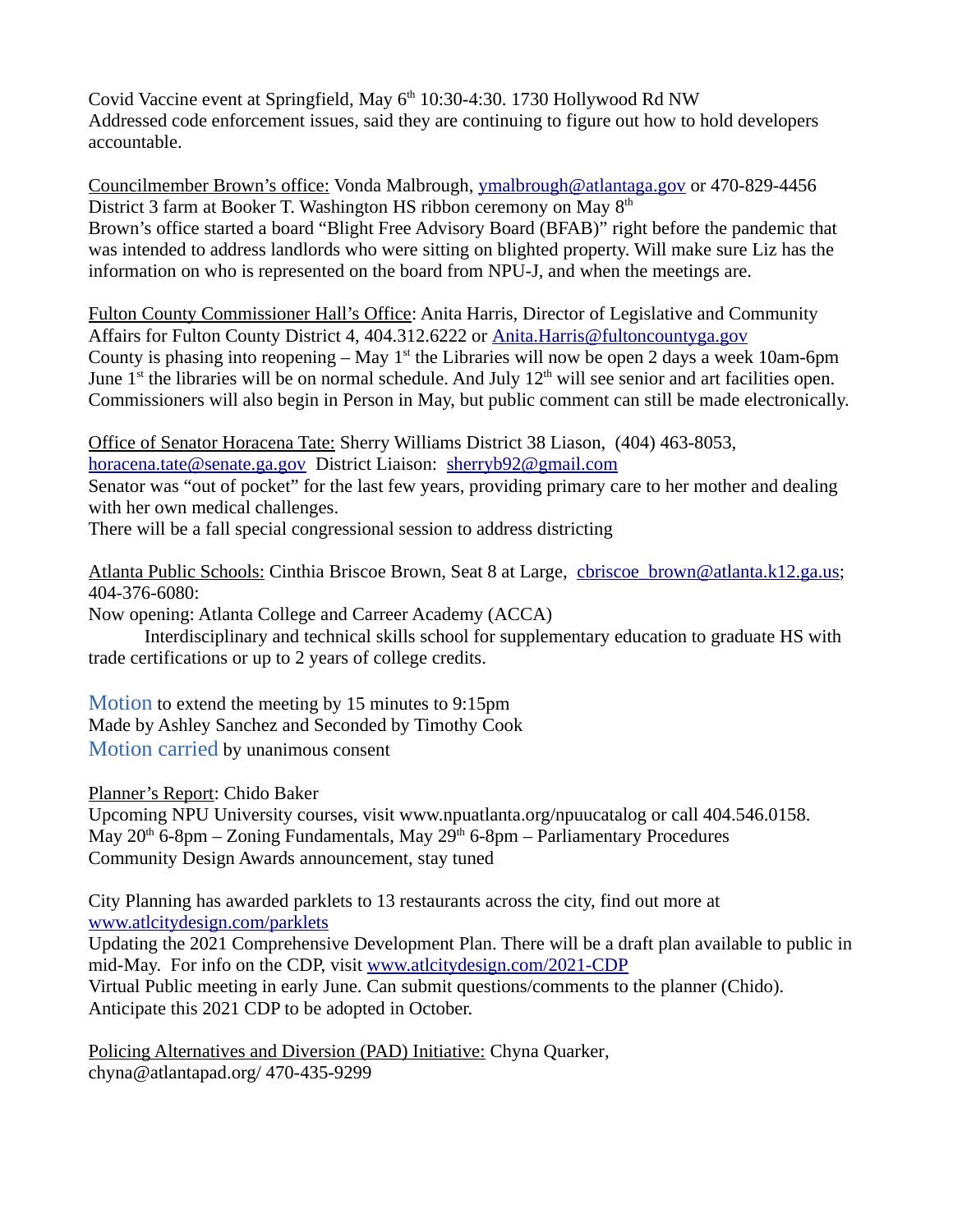Currently taking referrals. Can report Quality of life issues (Homelessness, Mental health, drug abuse) to 311. They send out representatives to meet the person experiencing issues to help, rather than having police deal with those situations.

FAQ about PAD 311 Community Referral - <https://www.atlantapad.org/311-community-referrals> Washington Post video - [https://www.washingtonpost.com/video/opinions/reimagine-safety-mental](https://www.washingtonpost.com/video/opinions/reimagine-safety-mental-illness-is-not-a-crime-police-should-not-respond-like-it-is/2021/03/11/b8acb4ce-cf0a-4071-abbc-20144be316b2_video.html-2)[illness-is-not-a-crime-police-should-not-respond-like-it-is/2021/03/11/b8acb4ce-cf0a-4071-abbc-](https://www.washingtonpost.com/video/opinions/reimagine-safety-mental-illness-is-not-a-crime-police-should-not-respond-like-it-is/2021/03/11/b8acb4ce-cf0a-4071-abbc-20144be316b2_video.html-2)[20144be316b2\\_video.html-2](https://www.washingtonpost.com/video/opinions/reimagine-safety-mental-illness-is-not-a-crime-police-should-not-respond-like-it-is/2021/03/11/b8acb4ce-cf0a-4071-abbc-20144be316b2_video.html-2)

## Committee Updates:

Housing and Public Safety – Rhoda Brawner, [rhodaspence@yahoo.com](mailto:rhodaspence@yahoo.com) Allowed House Proud to present:

> Lisa Flowers Jones – Ex. Director for House Proud, [lisa.jones@houseproudatlanta.org,](mailto:lisa.jones@houseproudatlanta.org) (404) 437-4246 No-cost repairs for seniors, such as roofing, plumbing, electrical, painting, etc.

Bylaws Committee – Ashley Sanchez, ashcapitalholdings@gmail.com Held meeting on April 12th. Will be working through bylaws article by article. Will include the proposed amendments that were not adopted last year in September. Still seeking representatives from Westlake!

Beautification and Sustainability: Raquel Hill (hello@raquelhill.com) Collaborating with Rhoda on cleanups monthly!

Neighborhoods: Center Hill – Rolanda Powell Meetings are first Thursday, next is March  $4<sup>th</sup>$  at 6pm! Working on getting some book boxes in the neighborhood. Friends of Center Hill Park awarded \$15k legacy grant for trails to activate the 46 acres of land off Hollowell.

Dixie Hills – Derrick Green Meetings  $2<sup>nd</sup>$  Tuesday, 6:30PM. Zoom Training for Seniors May  $4<sup>th</sup> 11$ am-12pm CPR class May  $10^{th}$  11am-12pm

Grove Park – Brandon Pierre-Thomas Meetings 1<sup>st</sup> Tuesday, 7PM. Link for Zoom on GPNA's website.

Harvel Homes – Nanella Graham Meetings  $1<sup>st</sup>$  Tuesday of month.

Penelope Neighbors – Anissa Ferrell

West Lake – Ruth McFall